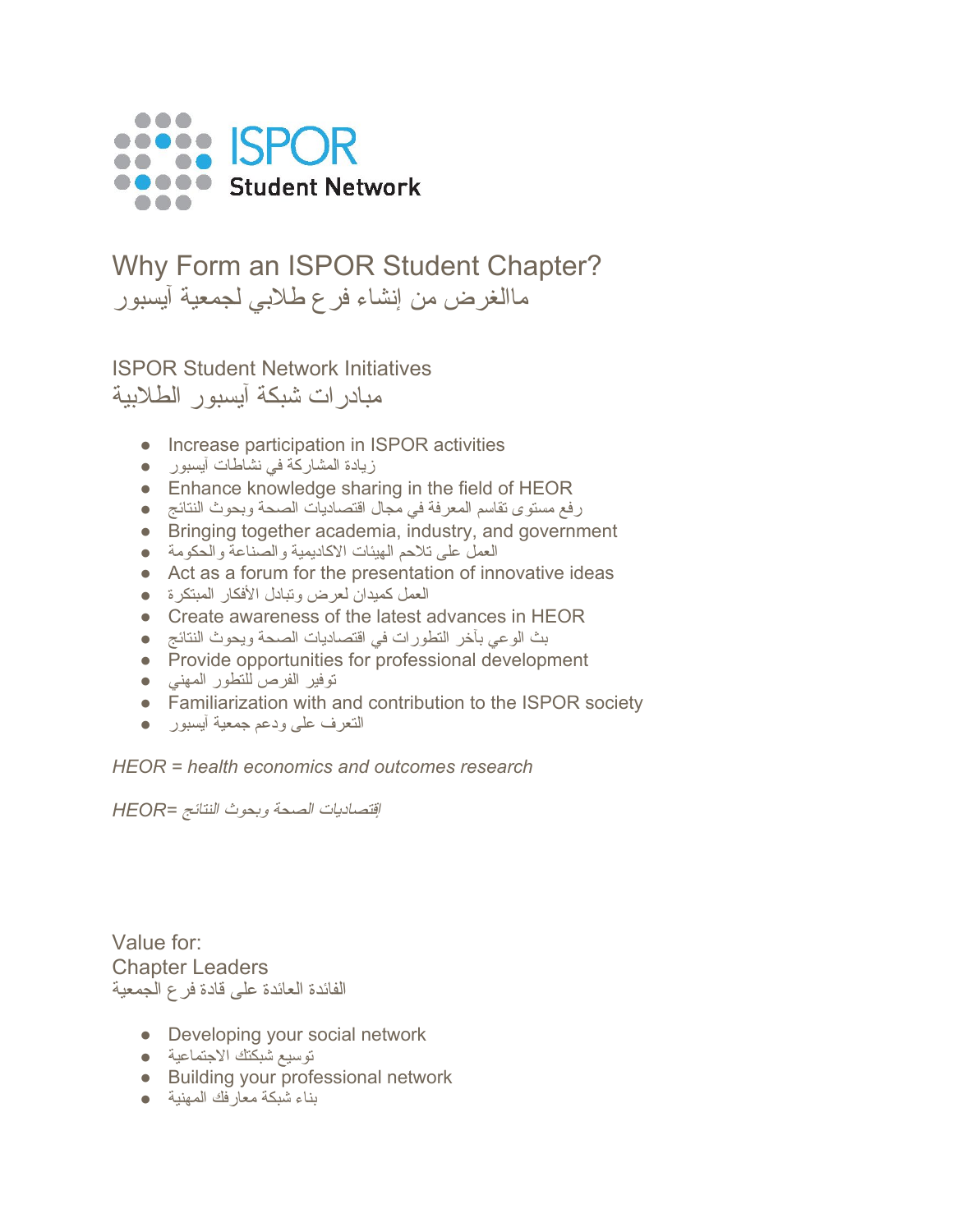- Obtaining leadership experience
- إكتساب خبرة قیادیة ●
- Developing professional skills
- تطویر مهاراتك المهنیة ●
- A lot of fun!
- كثیر من المرح والمتعة ●

Value for: Student Members القیمة المتوقعة للطلبة الاعضاء

- Participation in ISPOR activities
- المشاركة في نشاطات آیسبور ●
- Preparation for life after education
- التحضیر للحیاة العملیة بعد الدراسة ●
- Access to ISPOR resources: Webinars, Internship & Fellowship Directories,
- النفاذ إلى موارد أیسبور من محاضرات على الانترنت وفرص التدریب والبحوث ●
- Travel Grants, Dymaximum, Discounts
- منح السفر والحصول على تخفیضات ●

Value for: Institutions القیمة المتوقعة للجهات المشاركة

- International exposure
- البعد العالمي ●
- Worldwide recognition
- التمیز والبروز عالمیا ●
- Collaborations
- فرص التعاون والمشاركة ●

*"Initiating an ISPOR Student Chapter provided me with valuable experience that I wouldn't have obtained otherwise! Connecting with the ISPOR society really helped in being globally connected to others working in the field of HEOR!"*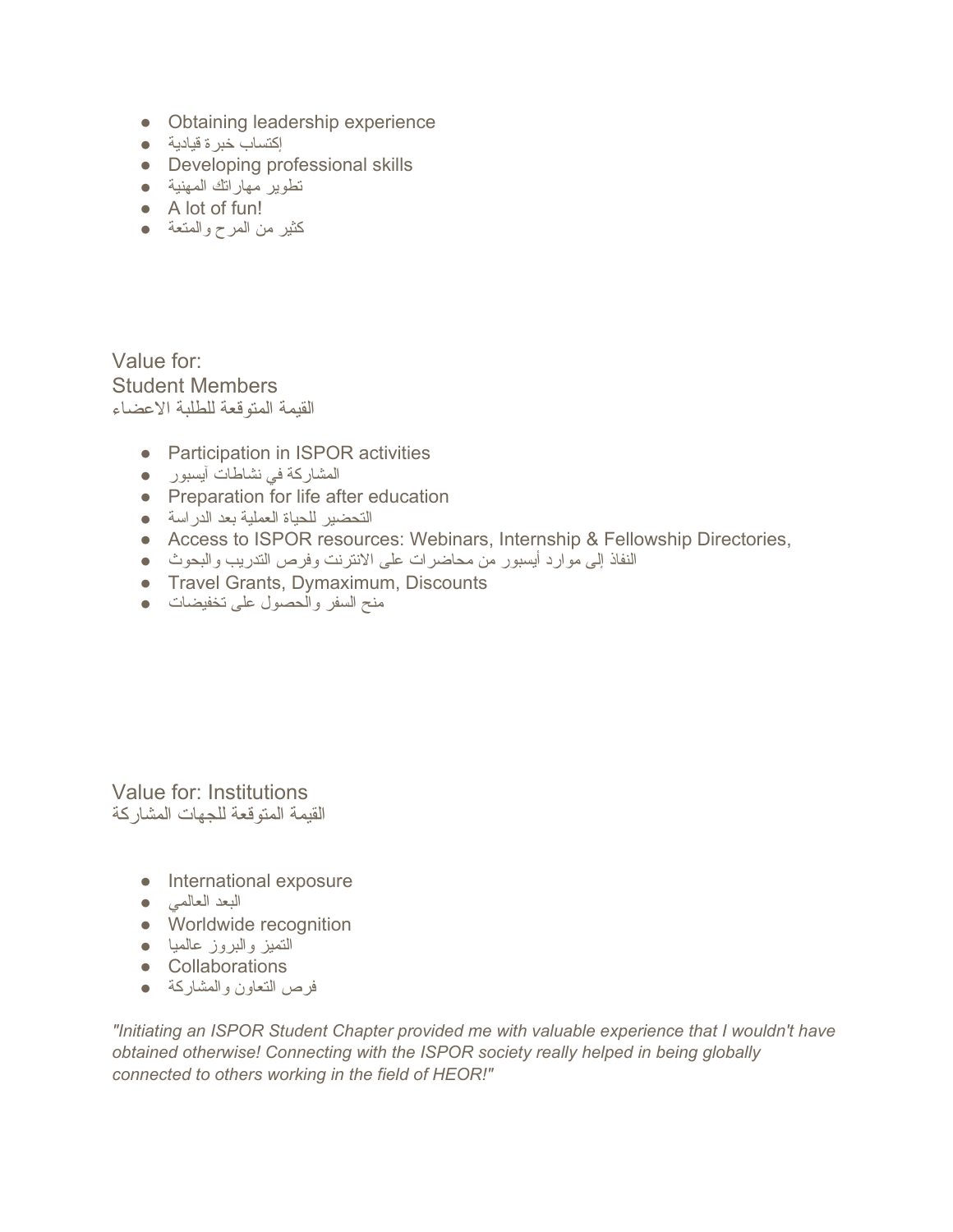إنشاء فرع طلابي لجمعیة أیسبور وفر لي خبرة ثمینة وفریدة، وساعدي في التواصل مع الآخرین في مجالا إقتصادیات الصحة*\** وبحوث النتائج حول العالم

Five steps towards an ISPOR Student Chapter خمس خطوات نحو إنشاء فرع طلابي لجمعیة آیسبور

Step 1: Institutional support الخطوة الأولى: الدعم من جهة راعیة

- Faculty Advisor to supervise Leaders
- مستشار أكادیمي لقادة الفرع تعینه الجهة الراعیة ●
- Endorsement by the institution e.g. Faculty or Department
- إعتراف رسمي بالفرع من الجهة الراعیة ●

Step 2: Board constitution الخطوة الثانیة

- Chapter Leaders are ISPOR Members
- قادة الفرع أعضاء في أیسبور ●
- Required: President, Treasurer, Secretary
- القادة الاساسیون: رئیس وأمین صندوق وأمین سر ●
- Treasurer or Secretary is Vice-president
- یكون أمین الصندوق أو أمین السر نائبا للرئیس ●
- Optional: Separate Vice-president
- بالإمكان تعیین نائبا مستقلا للرئیس ●

Step 3: Document preparation الخطوة الثالثة: إعداد الوثائق اللازمة

- Complete the application and provide: Letter of intent, institutional approval letter, names of Chapter Leaders, Faculty Advisor CV, and constitution
- إكمال طلب إنشاء الفرع مع: خطاب عن نیة إنشاء الفرع، وخطاب بموافقة الجهة الراعیة، وأسماء قادة الفرع، والسیرة الذاتیة للمستشار الاكادیمي، ثم النظام الأساسي للفرع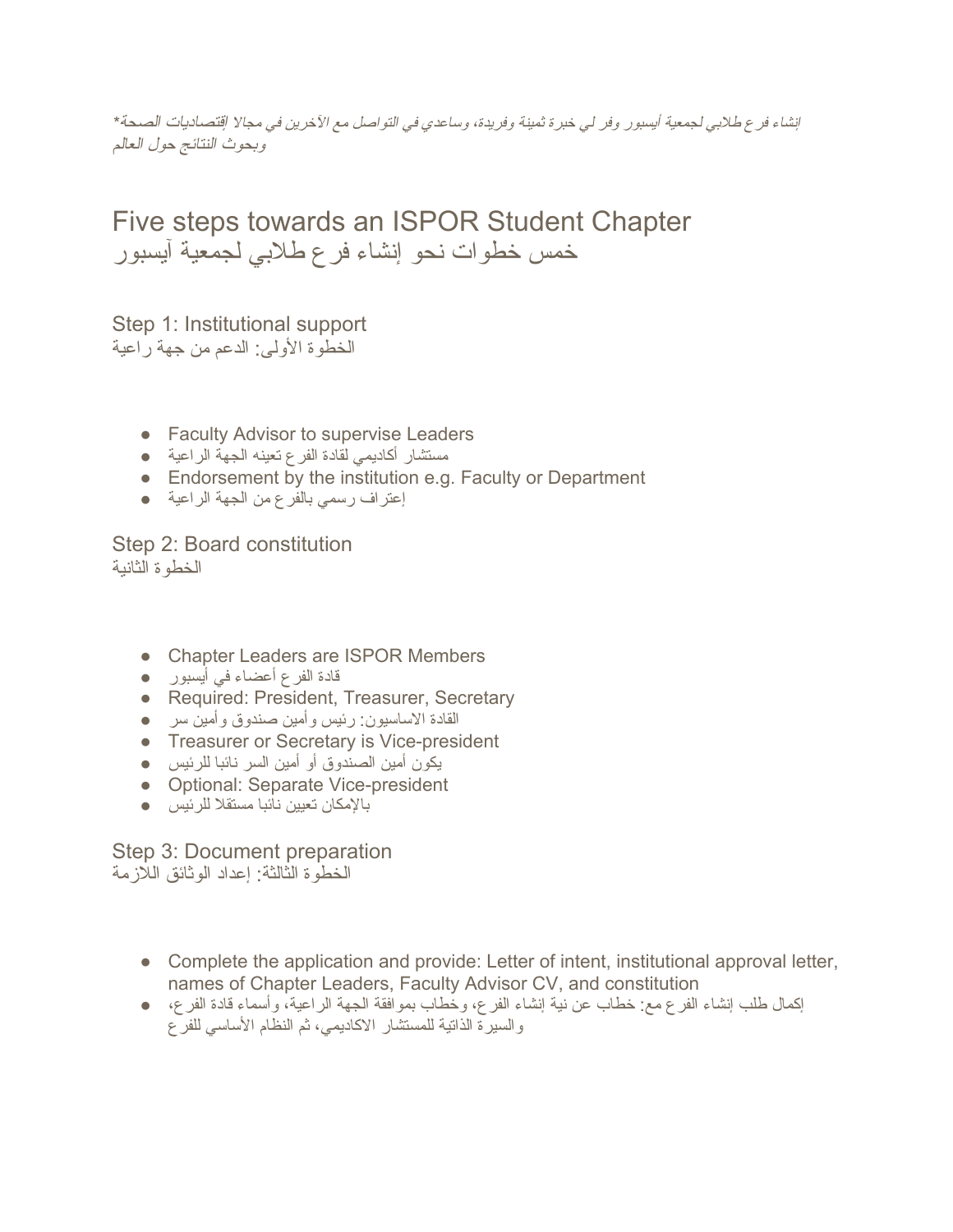Step 4: Chapter application الخطوة الرابعة: التقدم بطلب إنشاء الفرع

- E-mail the required documents from STEP 3 to [studentnetwork@ispor.org](mailto:studentnetwork@ispor.org)
- org.ispor@studentnetwork ترسل الوثائق بالبرید الالكتروني إلى ●
- Congratulations! Your ISPOR Student Chapter application has been submitted
- مبروك! تم تسلیمك لطلب إنشاء الفرع الطلابي ●

Step 5: Getting started الخطوة الخامسة: نقطة البدء

- Be appointed to a Mentor Student Chapter
- السعي للتوءمة مع فرع طلابي مرشد ●
- Organize events and apply for grants
- تنظیم نشاطات والتقدم لمنح ●
- Participate in Chapter President calls
- المشاركة في اجتماعات بالهاتف مع رؤساء الفروع الطلابیة ●
- Access the President Resource Center
- النفاذ إلى مركز موارد رؤساء الفروع ●

**Tips** نقاط مساعدة

- The Chapter Development Committee is there to guide you through the application process.
- هناك لجنة لتطویر الفروع لمساعدتك في عملیة التقدم لإنشاء فرع ●
- When finding support within your institution, ask for some basic resources to get the chapter going
- .عند التقدم إلى الجهة الاكادیمیة الداعمة أطلب موارد أساسیة لبدء الفرع ●